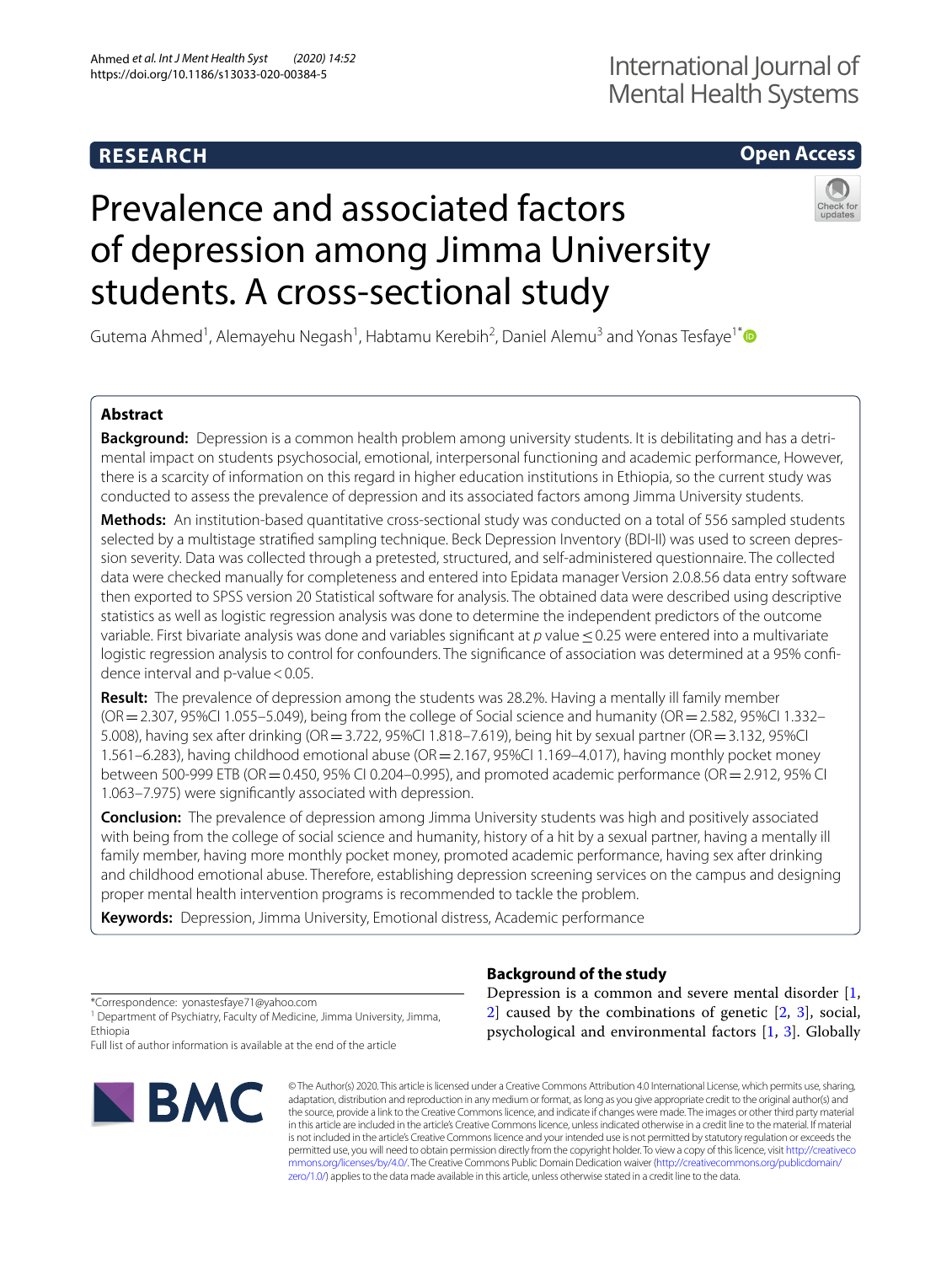the prevalence of depression is increasing at an alarming rate [\[2](#page-8-1), [3\]](#page-8-2). Depressive disorders are the most pressing public health problems associated with substantial impairment, comorbidity, poor quality of life, and high mortality  $[1, 3]$  $[1, 3]$  $[1, 3]$  $[1, 3]$  $[1, 3]$ . It affects economic activity  $[3, 4]$  $[3, 4]$  $[3, 4]$ , learning, social [\[5](#page-8-4), [6\]](#page-8-5), cultural life [\[3](#page-8-2), [7\]](#page-8-6) and people's ability to participate in their communities  $[2, 4]$  $[2, 4]$  $[2, 4]$  $[2, 4]$  $[2, 4]$ . Depression also poses a risk of suicide and suicide attempts [\[1](#page-8-0), [2](#page-8-1), [4](#page-8-3), [8](#page-8-7), [9](#page-8-8)] in young adults.

University students are a special segment of the society at a specifc developmental milestone that bridges a critical transitory period from adolescence to adulthood [\[10](#page-8-9)]. This transitional period embraces a very important process like endocrine surge, emotional turmoil, and identity development which can lead to crises, which include self-doubt, social withdrawal, loneliness, lowered selfesteem [\[10](#page-8-9)[–12\]](#page-8-10). University students are challenged by geographic changes [[10](#page-8-9)], separated from family members [[6,](#page-8-5) [10](#page-8-9), [13](#page-8-11)], academic stress [[10,](#page-8-9) [13](#page-8-11)–[16\]](#page-8-12), alongside fnancial difculties urging the student to develop new coping mechanisms  $[8, 11, 17]$  $[8, 11, 17]$  $[8, 11, 17]$  $[8, 11, 17]$  $[8, 11, 17]$  $[8, 11, 17]$ . Therefore, University students worldwide are at higher risk to develop mental health disorders particularly to depression [\[14](#page-8-15), [18](#page-8-16)], and sufer from its impact [[19\]](#page-8-17).

Various studies across the globe showed the prevalence of depression among university students varied, as low as 4%  $[20]$  $[20]$  and as high as 79.2%  $[21]$  $[21]$ . A systematic review of 35 studies conducted among university students in Iran from 1995 to 2012 showed that the prevalence of depression was 33% [\[22](#page-8-20)]. Diferent American countries had the prevalence of depression range between 33% and 41%  $[6, 23, 24]$  $[6, 23, 24]$  $[6, 23, 24]$  $[6, 23, 24]$  $[6, 23, 24]$  $[6, 23, 24]$ . The report on different European countries stated that the prevalence of depression ranges between 6.1% and 34.2%  $[5, 8, 25]$  $[5, 8, 25]$  $[5, 8, 25]$  $[5, 8, 25]$  $[5, 8, 25]$  $[5, 8, 25]$  $[5, 8, 25]$ . The study done in different Asian countries reported that the prevalence of depression ranges between 4% and 79.2% [\[14](#page-8-15), [18](#page-8-16), [20,](#page-8-18) [22](#page-8-20), [26](#page-8-24)[–36](#page-8-25)]. The study conducted in African Universities showed that the prevalence of depression ranges between 16.2% and 67% [\[13](#page-8-11), [36–](#page-8-25)[41\]](#page-9-0). In Ethiopia, the prevalence of depression among students is between 29.1% and 32.2% [[9,](#page-8-8) [42](#page-9-1)].

Depression among university students is signifcantly associated positively and negatively with marital status [[22\]](#page-8-20), sex and gender [[11–](#page-8-13)[13](#page-8-11), [23,](#page-8-21) [26,](#page-8-24) [32](#page-8-26), [38,](#page-9-2) [42](#page-9-1), [43](#page-9-3)], age [[13,](#page-8-11) [20,](#page-8-18) [25](#page-8-23), [33](#page-8-27), [38\]](#page-9-2), family problems [\[5](#page-8-4), [7](#page-8-6), [13,](#page-8-11) [14,](#page-8-15) [20](#page-8-18), [25](#page-8-23), [29,](#page-8-28) [37\]](#page-8-29), parental education [[5,](#page-8-4) [13](#page-8-11), [20](#page-8-18)], social support [\[25](#page-8-23)], family history of mental illness [\[5](#page-8-4), [14,](#page-8-15) [40](#page-9-4)], fnancial struggles [[11,](#page-8-13) [17](#page-8-14), [20,](#page-8-18) [25,](#page-8-23) [29](#page-8-28), [38\]](#page-9-2), academic achievement [[6,](#page-8-5) [13](#page-8-11)], feld of study [\[44](#page-9-5)], year of study [\[20](#page-8-18), [25](#page-8-23), [29,](#page-8-28) [32](#page-8-26), [36](#page-8-25), [40,](#page-9-4) [42](#page-9-1)], type of college [[13\]](#page-8-11), satisfaction of major study [\[5,](#page-8-4) [20,](#page-8-18) [25](#page-8-23), [32\]](#page-8-26), substance use (alcohol, tobacco and khat) [\[13](#page-8-11), [14,](#page-8-15) [29](#page-8-28), [37,](#page-8-29) [39](#page-9-6), [40](#page-9-4), [42](#page-9-1), [45](#page-9-7)], risky sexual behaviour [\[37](#page-8-29), [39](#page-9-6)], physical abuse [\[39](#page-9-6)], child abuse [\[39](#page-9-6), [40](#page-9-4)], forced sexual experience [[37,](#page-8-29) [39\]](#page-9-6), sexual partner abuse [\[37](#page-8-29)] and background residence  $[8, 46]$  $[8, 46]$  $[8, 46]$  $[8, 46]$  $[8, 46]$ . As a result of depression, students missed greater number of classes, assignments, exams and even forced to dropout from the University [[4,](#page-8-3) [6,](#page-8-5) [13](#page-8-11),

Persistent ignorance and misperceptions of the disease lead to painful stigmatization and avoidance of the diagnosis by many of those affected  $[33]$  $[33]$ . Having this high prevalence of depression among students; help and treatment-seeking behavior is very low  $[47, 48]$  $[47, 48]$  $[47, 48]$  $[47, 48]$ . Therefore establishing proper screening and intervention programs [\[18,](#page-8-16) [29](#page-8-28), [49](#page-9-11)] and educating the students through stress management programs and counseling them in the University is recommended for the overall reduction of mental illness [\[14](#page-8-15), [32](#page-8-26), [36,](#page-8-25) [50](#page-9-12)].

Social support has been shown to promote mental health and acts as a bufer against stressful life events [[51\]](#page-9-13). A lack of social support is a determinant of mental health problems including depressive symptoms among university students [\[52](#page-9-14), [53](#page-9-15)]. Research evidence indicates a signifcant negative relationship between social support and psychological disorders including depression and stress [\[52,](#page-9-14) [54](#page-9-16), [55\]](#page-9-17).

There is a scarcity of studies on the prevalence of depression and its predictors in the Ethiopian university students, moreover, depression was reported merged with other disorders and, limited variables were addressed in the previous studies. Therefore, studying depression on university students is vital to investigate the problem thoroughly and come up with important recommendations. Furthermore, the fndings of this study will be fundamental for the University administrators and other stakeholders to screen and provide mental health services on the campus and further help interested researchers in the topic area to conduct additional studies on diferent study designs.

#### **Method and materials**

[15\]](#page-8-30).

**Study setting, design, population, and sampling technique** The study was conducted in Jimma University main campus from April 5 to 20, 2016. An institution-based quantitative cross-sectional study was conducted among 556 regular undergraduate main campus students of Jimma University. A multistage stratifed sampling technique was used to select the study participants. All colleges in Jimma University's main campus were included and stratifcation was done on the department level and year of the study. A total of four colleges and 30 departments were found on the main campus. Eleven departments were selected randomly by the lottery method. Each respondent was selected by simple random sampling technique using the enrollment registry as a frame. A total of 6155 regular undergraduate students found on the main campus in 2016.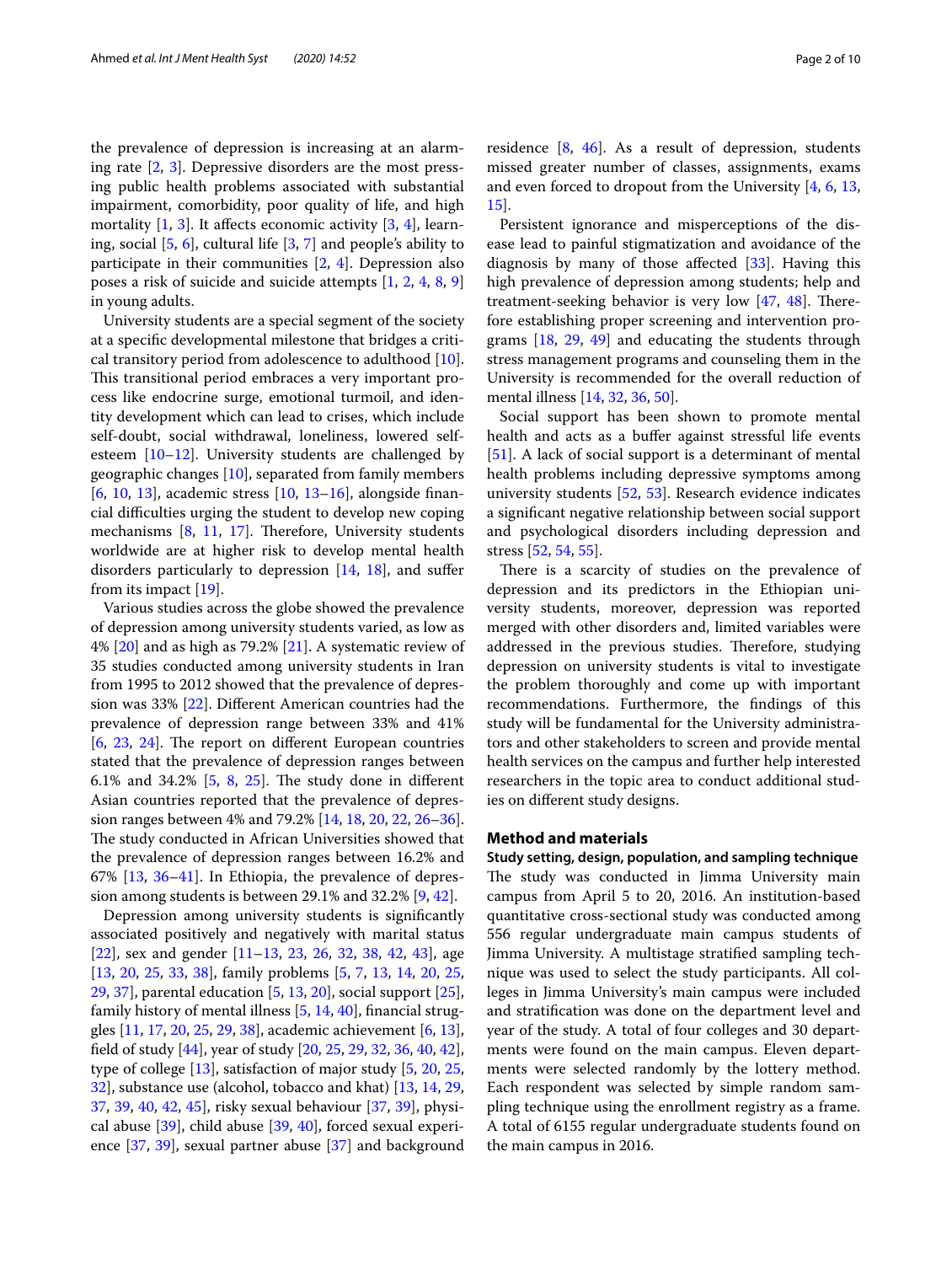#### **Sample size estimation**

The sample size was estimated using a single population proportion formula;  $n = (z\alpha / 2)^2 P (1-p) / d^2$  considering, n; Sample size, z; critical value 1.96,  $\alpha/2$ ; confdence level, P; prevalence of depression at Hawassa college students=23.6% [\[56](#page-9-18)], d; margin of  $error=0.05$ (5%). Accordingly, it becomes 277. Since the total population was less than ten thousand fnite population correction formula was used to get the desired sample size, nf = n / (1 + n / N); where nf is the final sample size, n; the calculated sample size (277) and N; the total population(6155), hence it becomes 266. Since the sampling was multistage, the calculated sample size was multiplied by two for design efect and a 10% non-response rate was added to get the fnal sample size of 586.

#### **Data collection procedure and tools**

A self-administered structured questionnaire was used to collect the data. The Questionnaire consisted of sociodemographic, economic, social, and environmental variables. The tool was developed after an extensive review of the literature on the topic area. Beck Depression Inventory (BDI-II) was used to screen the presence and the severity of depressive symptoms. The 21-item was scored on a scale of 0–3 in a list of four statements arranged in increasing severity about a particular symptom of depression. The total score ranges from  $0$  to  $63$ . BDI scores of 14 or higher were categorized as the presence of depression for logistic regression analysis [\[20](#page-8-18)]. According to BDI-II: a score of 0 to 4 is (Normal), 5 to 13 is (Borderline clinical depression), 14 to 19 is (Mild depression), 20 to 28 is (Moderate depression), and 29 to 63 is (Severe depression)  $[7, 13, 20]$  $[7, 13, 20]$  $[7, 13, 20]$  $[7, 13, 20]$  $[7, 13, 20]$  $[7, 13, 20]$  $[7, 13, 20]$ . The internal consistency (Cronbach's α) of the Beck Depression Inventory was ranging from 0.75–0.88 across diferent studies [\[11,](#page-8-13) [20](#page-8-18), [35](#page-8-31), [57\]](#page-9-19), in this study the internal consistency was high (Cronbach's  $\alpha$  = 0.897). The level of Social support of the respondents was measured by Oslo 3-items social support scale. The tool was validated and has been used in previous studies in Ethiopia [[58](#page-9-20)[–60](#page-9-21)]. In this study, the tool had Cronbach's α score of 0.91. A score of 3–8 indicates poor support, 9–11 is moderate support and 12–14 is strong support. Substance use was measured by the current user (A person who used any of the substances at least once in the past 30 days) and lifetime user (use of any of the substances at least once in an individual's lifetime) [\[61](#page-9-22)].

The questionnaire was translated to the local languages (Amharic and Afaan Oromo) and back-translated to English to check its consistency, additionally, consensus version was developed in group discussions by involving diferent research experts of the feld, this was compared with the original version and confrmed to be good for use by consultant mental health experts. Moreover, the face validity test was performed by three independent experts in the field. The questionnaire was pre-tested on 28 students to check the impending problems of the actual data collection. Finally, the Amharic and Afan Oromo version of the questionnaire was used to collect the data. The self-administered questionnaire was later collected from the respondents by the data collection facilitator after checking the completeness of the information.

#### **Data processing and analysis**

The collected data were cleaned, coded, and entered into Epidata manager Version 2.0.8.56 data entry software and analyzed using SPSS version 20 data analysis software. Descriptive statistics (mean, percentage, frequencies, and standard deviation) were done to summarize the dependent and independent variables. Bivariate logistic regression analysis was done to see the association of each independent variable with the outcome variable. Accordingly, variables with p-value  $\leq 0.25$  were entered into a multivariate logistic regression to control the confounder. Finally, a p-value of less than 0.05 was considered statistically signifcant association, and the adjusted odds ratio with 95% CI was calculated to determine the strength of association.

#### **Data quality management**

Regular supervision was made by the data collection supervisor to ensure that all necessary data were properly collected. Each day of data collection, the flled questioners were cheeked manually frst for completeness and consistency then the collected data were processed timely and enter from a paper onto the computer twice. When incomplete questionnaires found the data collection supervisors kindly asked the respondents to fll the missed information, if the respondents were not willing to fll the missed information, the questionnaire was discarded from the analysis for gross incompleteness.

#### **Ethical approval and consent to participate**

The study protocol was approved by the Institutional Review Board of Jimma University, Institute of Health. Written informed consent was obtained from each study participant. The involvement of the study participants was voluntarily and participants were informed of the right to withdraw anytime from the study. The data collection was undertaken confdentially and responses were kept private and anonymous. The study was conducted as per the Helsinki declaration.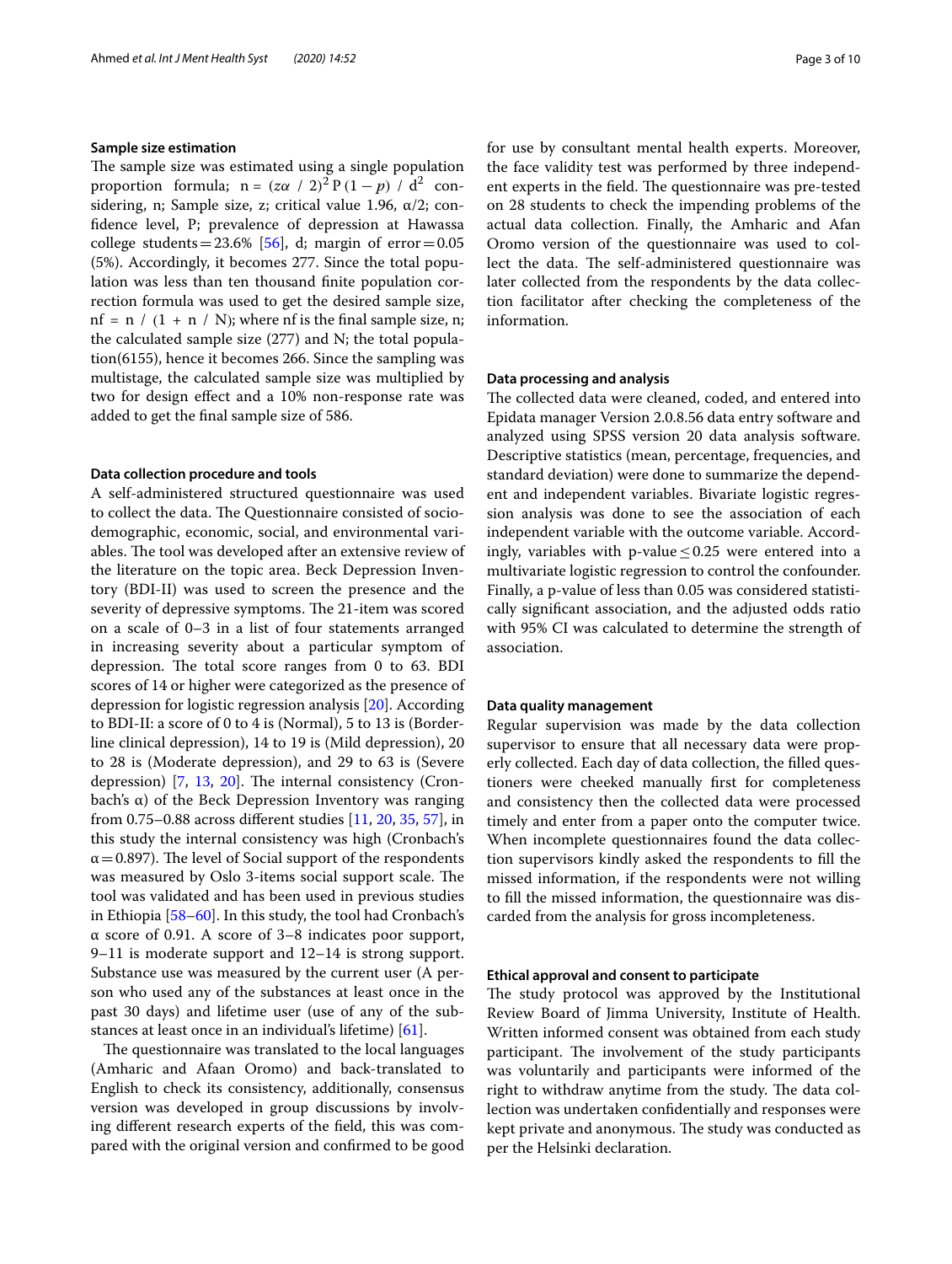#### **Result**

#### **Socio‑demographic, economic, academic and health status characteristics of the respondents**

A total of 556 respondents participated in the study giving a response rate of 94.9%. From the total respondents, the majority were male  $64.7\%$  (n=360). The mean age of the respondents was  $21.21(SD=\pm1.99$  years) with minimum and maximum age to be 18 and 35 years, respectively. Majority of the participants were Oromo, Orthodox Christians and single,  $59\%$  (n=328), 37.8%  $(n=210)$  and 86.0%  $(n=478)$  respectively. Most of the participants  $43.2\%$ (n=240) were from the College of Health Sciences and  $32.7\%$  (n=182) were first-year students. The majority of  $39.4\%$  (n=219) respondents earned monthly pocket money between 300–499 ETB. About 42.4% ( $n=236$ ) of the respondent has moderate social support. Among the respondents,  $59.2\%$  (n=329) and  $51.3\%$  ( $n=285$ ) of students had academic work overload and overburdened by test schedules respectively. According to the participant's response, 6.7% ( $n=37$ ) and 8.5% ( $n=47$ ) of the participant had a chronic physical illness and family members with mental illness respectively. Table [1](#page-3-0).

#### **Substance use, risky sexual behavior, and negative life events characteristics of the respondents**

This study revealed that 66% ( $n=78$ ) of the respondents currently chew khat and  $24.2\%$  (n=51) were drinking alcohol over the last 30 days. Similarly,  $44.4\%$  (n = 12) of the respondents had smoked cigarettes and  $15.5\%$  (n=9) of the respondents smoked shisha in the past 30 days. Furthermore, about 28.6%  $(n=12)$  of the participants reported the use of Ganja in the past month. Table [2](#page-4-0).

#### **Prevalence of depression**

Nearly one-third 28.2%,  $(n=157)$  of the participants had depression. A total of  $40.6\%$  (n=226) of the participants were free from depression (Normal),  $31.1\%$  (n = 173) had borderline clinical depression,  $14.4\%$  (n=80) had mild depression, 9.9% ( $n=55$ ) had moderate depression and 4% ( $n=22$ ) had severe depression.

#### **Factors associated with depression**

Bivariate logistic regression analysis showed, being single, having a poor parental relationship, chronic physical illness, family history of mental illness, having sex after drinking, being hit by a sexual partner, being forced to have sex, having childhood physical, emotional and sexual abuse, witnessing parental violence, earning 500–999ETB pocket money and academically promoted status were associated with depression. Multicollinearity and Lemeshow-Hosmer test of model

<span id="page-3-0"></span>**Table 1 Socioeconomic and academic characteristics of participants among Jimma University main campus regular student, April 2016 (N=556)**

| Variable                              | Frequency (n) | Percentage (%) |
|---------------------------------------|---------------|----------------|
| Gender                                |               |                |
| Male                                  | 360           | 64.7           |
| Female                                | 196           | 35.3           |
| Age                                   |               |                |
| $18 - 20$                             | 231           | 41.5           |
| $21 - 22$                             | 212           | 38.1           |
| $23 - 35$                             | 113           | 20.3           |
| Ethnicity                             |               |                |
| Oromo                                 | 328           | 59             |
| Amhara                                | 130           | 23.4           |
| Tigre                                 | 26            | 4.7            |
| Gurage                                | 32            | 5.8            |
| Yem                                   | 14            | 2.5            |
| Others*                               | 26            | 4.7            |
| Marital status                        |               |                |
| Married                               | 60            | 10.8           |
| Single                                | 478           | 86.0           |
| Others**                              | 18            | 3.2            |
| Religion                              |               |                |
| Muslim                                | 182           | 32.7           |
| Orthodox                              | 210           | 37.8           |
| Protestant                            | 159           | 28.6           |
| Others***                             | 5             | 0.9            |
| Childhood residence                   |               |                |
| Rural                                 | 294           | 52.9           |
| Urban                                 | 262           | 47.1           |
| Monthly pocket money (Ethiopian Birr) |               |                |
| $100 - 299$                           | 107           | 19.2           |
| 300-499                               | 219           | 39.4           |
| 500-999                               | 186           | 33.5           |
| 1000-4000                             | 44            | 7.9            |
| Chronic physical illness              |               |                |
| No                                    | 519           | 93.3           |
| Yes                                   | 37            | 6.7            |
| Mother educational level              |               |                |
| Illiterate                            | 176           | 31.7           |
| Grade 1-8                             | 232           | 41.7           |
| Grade 9-12                            | 111           | 20             |
| University                            | 37            | 6.7            |
| Father educational level              |               |                |
| Illiterate                            | 127           | 22.8           |
| Grade 1-8                             | 199           | 35.8           |
| Grade 9-12                            | 140           | 25.2           |
| University                            | 90            | 16.2           |
| Family income (Ethiopian Birr)        |               |                |
| 300-2000                              | 205           | 36.9           |
| 2001-2999                             | 121           | 21.8           |
| 3000-4999                             |               |                |
|                                       | 151           | 27.2           |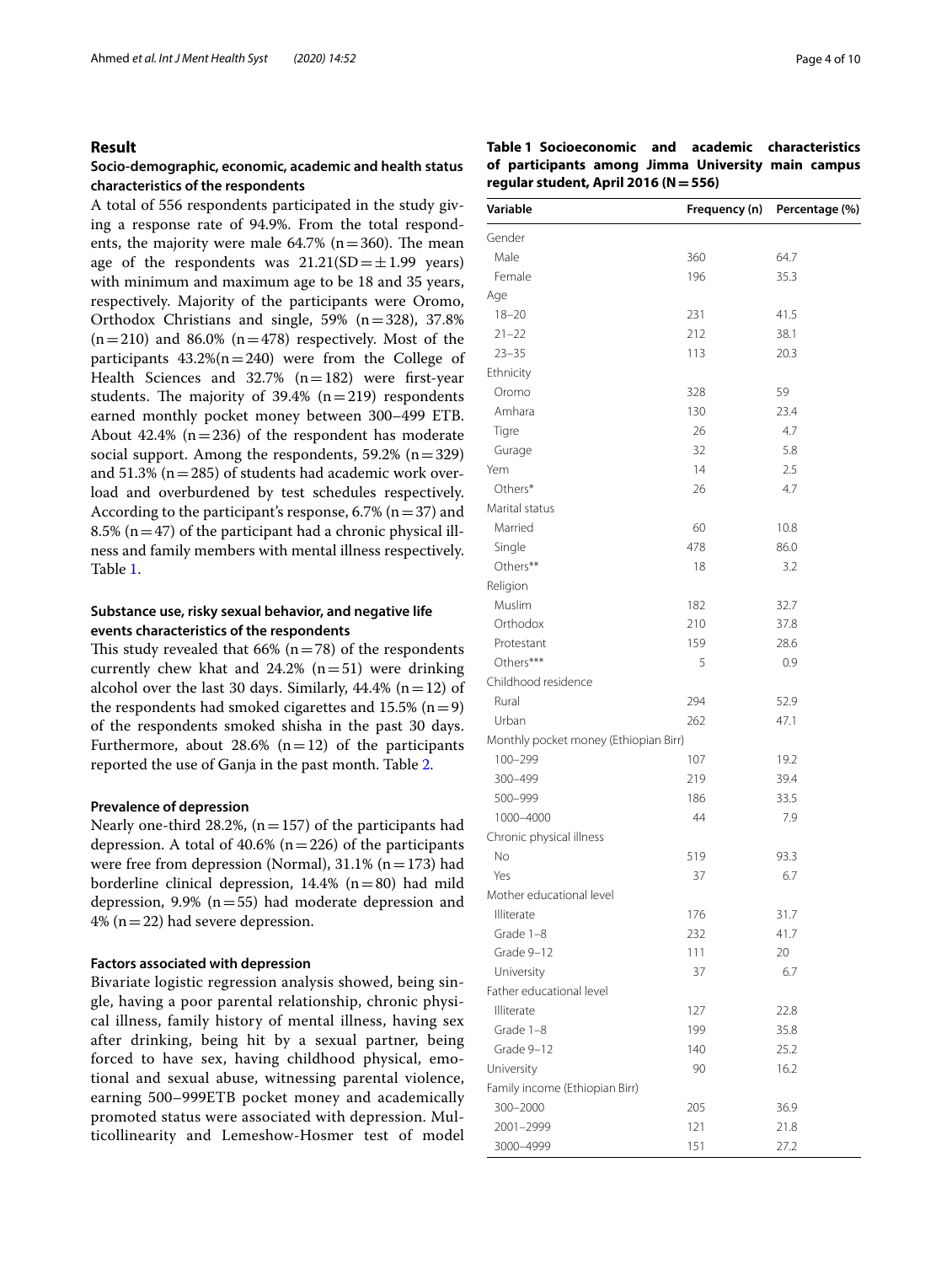#### **Table 1 (continued)**

| Variable                            | Frequency (n)  | Percentage (%) |
|-------------------------------------|----------------|----------------|
| 5000-25,000                         | 79             | 14.2           |
| Parental relationship               |                |                |
| Good                                | 322            | 57.9           |
| Moderate/fair                       | 135            | 24.3           |
| Poor                                | 99             | 17.8           |
| Family history of mental illness    |                |                |
| No                                  | 509            | 91.5           |
| Yes                                 | 47             | 8.5            |
| Year of study                       |                |                |
| 1st year                            | 182            | 32.7           |
| 2nd year                            | 136            | 24.5           |
| 3rd year                            | 122            | 21.9           |
| 4th year                            | 63             | 11.3           |
| 5th year                            | 53             | 9.5            |
| College                             |                |                |
| <b>CHS</b>                          | 240            | 43.2           |
| <b>CSSH</b>                         | 125            | 22.5           |
| <b>CNCS</b>                         | 93             | 16.7           |
| CLG                                 | 98             | 17.6           |
| Academic performance                |                |                |
| Warned                              | $\overline{4}$ | 0.7            |
| Promoted                            | 345            | 62.1           |
| Distinction                         | 167            | 30             |
| Great distinction                   | 39             | 7              |
| Academic work overload              |                |                |
| <b>No</b>                           | 227            | 40.8           |
| Yes                                 | 329            | 59.2           |
| Satisfaction with major study       |                |                |
| Good                                | 295            | 53.1           |
| Moderate/fair                       | 162            | 29.1           |
| Poor                                | 99             | 17.8           |
| Overburdened with the test schedule |                |                |
| <b>No</b>                           | 271            | 48.7           |
| Yes                                 | 285            | 51.3           |
| Social support                      |                |                |
| Poor support                        | 103            | 18.5           |
| Moderate Support                    | 236            | 42.4           |
| <b>Strong Support</b>               | 217            | 39.0           |

*CHS* College of health science, *CSSH* College of social science and Humanity, *CNCS* College of natural and computational science, *CLG*College of law and Governance

\*Somali, Afar and Wolayta, etc.

\*\*Divorced, Widowed, and Separated

\*\*\*Wakefata, Catholic and Athiest

ftness tests were done before the fnal model. Finally, multivariate logistic regression analysis revealed a family history of mental illness, college type, being hit by a sexual partner; childhood emotional abuse, academic

<span id="page-4-0"></span>

|                                                | Table 2 Substance use, risky sexual behavior,      |  |  |  |  |  |  |
|------------------------------------------------|----------------------------------------------------|--|--|--|--|--|--|
|                                                | and negative life eventsamongJimma university main |  |  |  |  |  |  |
| campus regular students, April 2016. (N = 556) |                                                    |  |  |  |  |  |  |

| <b>Variables</b>              | Number (n) | Percentage (%) |
|-------------------------------|------------|----------------|
| Alcohol use                   |            |                |
| Lifetime                      |            |                |
| No                            | 345        | 62.1           |
| Yes                           | 211        | 37.9           |
| Current                       |            |                |
| No                            | 160        | 75.8           |
| Yes                           | 51         | 24.2           |
| Khat use                      |            |                |
| Lifetime                      |            |                |
| No                            | 438        | 78.8           |
| Yes                           | 118        | 21.2           |
| Current                       |            |                |
| No                            | 40         | 34             |
| Yes                           | 78         | 66             |
| Cigarette smoking             |            |                |
| Lifetime                      |            |                |
| <b>No</b>                     | 529        | 95.1           |
| Yes                           | 27         | 4.9            |
| Current                       |            |                |
| No                            | 15         | 55.6           |
| Yes                           | 12         | 44.4           |
| Shisha use                    |            |                |
| Lifetime                      |            |                |
| No                            | 498        | 89.6           |
| Yes                           | 58         | 10.4           |
| Current                       |            |                |
| No                            | 49         | 84.5           |
| Yes                           | 9          | 15.5           |
| Ganja use                     |            |                |
| Lifetime                      |            |                |
| No                            | 514        | 92.4           |
| Yes                           | 42         | 7.6            |
| Current                       |            |                |
| <b>No</b>                     | 30         | 71.4           |
| Yes                           | 12         | 28.6           |
| Multiple sexual partners      |            |                |
| No                            | 60         | 10.8           |
| Yes                           | 113        | 20.3           |
| Sex after drinking            |            |                |
| No                            | 516        | 92.8           |
| Yes                           | 40         | 7.2            |
| Being hit by a sexual partner |            |                |
| No                            | 509        | 91.5           |
| Yes                           | 47         | 8.5            |
| Forced to have sex            |            |                |
| No                            | 500        | 89.9           |
| Yes                           | 56         | 10.1           |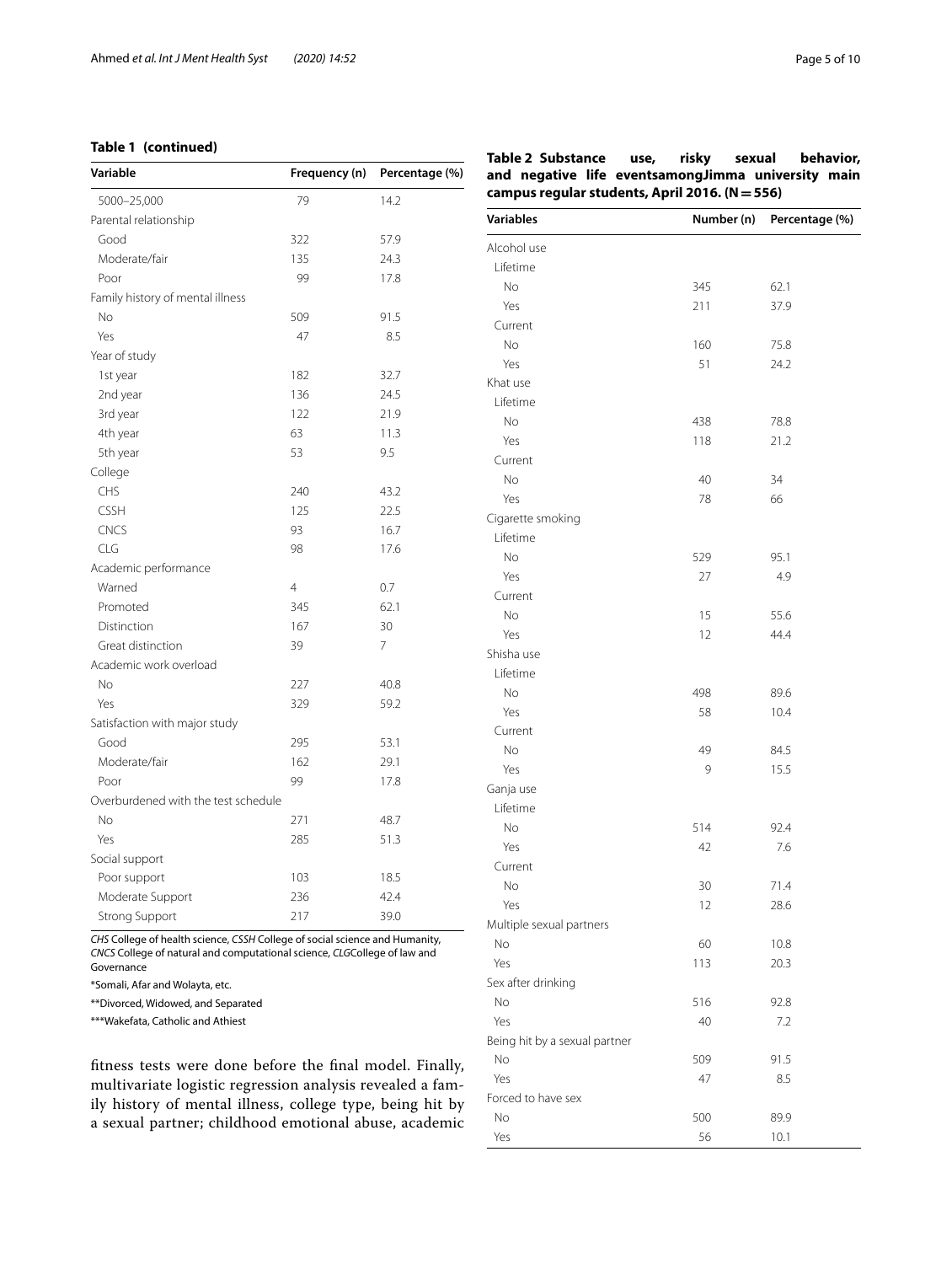|  | Table 2 (continued) |
|--|---------------------|
|--|---------------------|

| <b>Variables</b>                      | Number (n) | Percentage (%) |
|---------------------------------------|------------|----------------|
| Childhood physical abuse              |            |                |
| <b>No</b>                             | 377        | 67.8           |
| Yes                                   | 179        | 32.2           |
| Childhood sexual abuse                |            |                |
| No                                    | 518        | 93.2           |
| Yes                                   | 38         | 6.8            |
| Childhood emotional abuse             |            |                |
| No                                    | 494        | 88.8           |
| Yes                                   | 62         | 11.2           |
| Childhood neglect                     |            |                |
| <b>No</b>                             | 493        | 88.7           |
| Yes                                   | 63         | 11.3           |
| Witnessing parental violence          |            |                |
| <b>No</b>                             | 372        | 66.9           |
| Yes                                   | 184        | 33.1           |
| Death of parents before the age of 11 |            |                |
| <b>No</b>                             | 16         | 2.8            |
| Yes                                   | 65         | 11.7           |
| Multiple caretakers in early life     |            |                |
| No                                    | 53         | 9.5            |
| Yes                                   | 26         | 4.7            |

performance, pocket money, and sex after drinking had a signifcant association with depression.

Accordingly, the odds of having depression were nearly two and a half fold higher (OR=2.307, 95% CI 1.055–5.049) among students who had a family member with mental illness as compared to their counterparts. Similarly, the odds of having depression were nearly two and a half fold higher ( $OR = 2.582$ , 95% CI 1.332– 5.008) among students who were from the college of Social science and humanity than students from the college of law and governance. Additionally, the odds of having depression were approximately four times more likely (OR=3.722, 95% CI 1.818–7.619) in the students who had sex after drinking alcohol than their counterparts. Students who have been hit by sexual partners were three times (OR=3.132, 95%CI 1.561–6.283) more likely to develop depression than students who had no such events. Likewise, students who reported childhood emotional abuse were two times more likely  $(OR = 2.167, 95\% CI 1.169 - 4.017)$  to report depression than their counterparts. Furthermore, students who have reported getting monthly pocket money between 500 and 999(ETB) had a 55% low risk of having depression (OR=0.450, 95%CI 0.204–0.995) than students with pocket money greater than 1000(ETB). Finally, the odds of having depression among students with promoted academic status were three-fold higher than students who have passed with great distinction academic status (OR=2.912, 95%CI 1.063–7.975). Table [3](#page-6-0).

#### **Discussion**

The finding of this study showed that the prevalence of depression among Jimma university regular undergraduate students was 28.2%±3.74 (95% CI 24.46%–31.94%). This figure is largely falling within the prevalence rates reported across diferent studies in a similar study population. The finding was similar to the studies carried out in Addis Ababa 27.7% [[62](#page-9-23)], Hawassa 30% [[63](#page-9-24)], and Ambo 32.2% [[42\]](#page-9-1) university students. But the current study fnding was higher than the study done in Adama 21.6% University  $[64]$  $[64]$ . The difference could be explained by the Adama study was used a lower sample size (413) and different assessment tools (SRQ-20). However, this study fnding was lower than the study done in Jimma 58.4%  $[65]$  $[65]$  and Addis Ababa 51.3%  $[66]$  $[66]$ . The variation might be due to the diference in the data collection tool in which previous studies were used 10-item Kessler Psychological Distress Scale and Hospital anxiety and depression scale (HADS). The other reason might be the difference in study participant's sociodemographic and economic characteristics like age, marital status, address, educational status, parent educational level, and family monthly income. In this study, the majority of the study participant's parents don't have advanced educational status, this may expose students with low parental educational status to have lower self-esteem and more pressure on their psychology [\[53](#page-9-15), [67](#page-9-28)]. Additionally, lack of free and open discussion about various stressful issues in the University, and sharing university life experiences might lead those students from low parental education status more vulnerable to depression [[68](#page-9-29)]. Another diference could be the family's monthly income. In this study the majority of the study respondent's families had better income, this may lead students with better family monthly income less worried about the academic achievements, more indulged in substances, and risky practices, this may ultimately contribute to the prevalence of depression in the study setting.

In this study 31.1% of the respondents had borderline depression, 14.4% of the participants had mild depression, 9.9% had moderate depression and 4% had severe depression. A consistent fnding was reported from the study done among Indian University students, that disclosed 37.7%, 13.1%, and 2.4% of the students were sufering from moderate, severe, and extremely severe depression  $[69]$ , however this study finding was different from the study done in China, where 40.1% of the students were classifed as minor depression (borderline), 8.4% as moderate and 3.3% as the severe depression  $[20]$  $[20]$ . The reason for the difference could be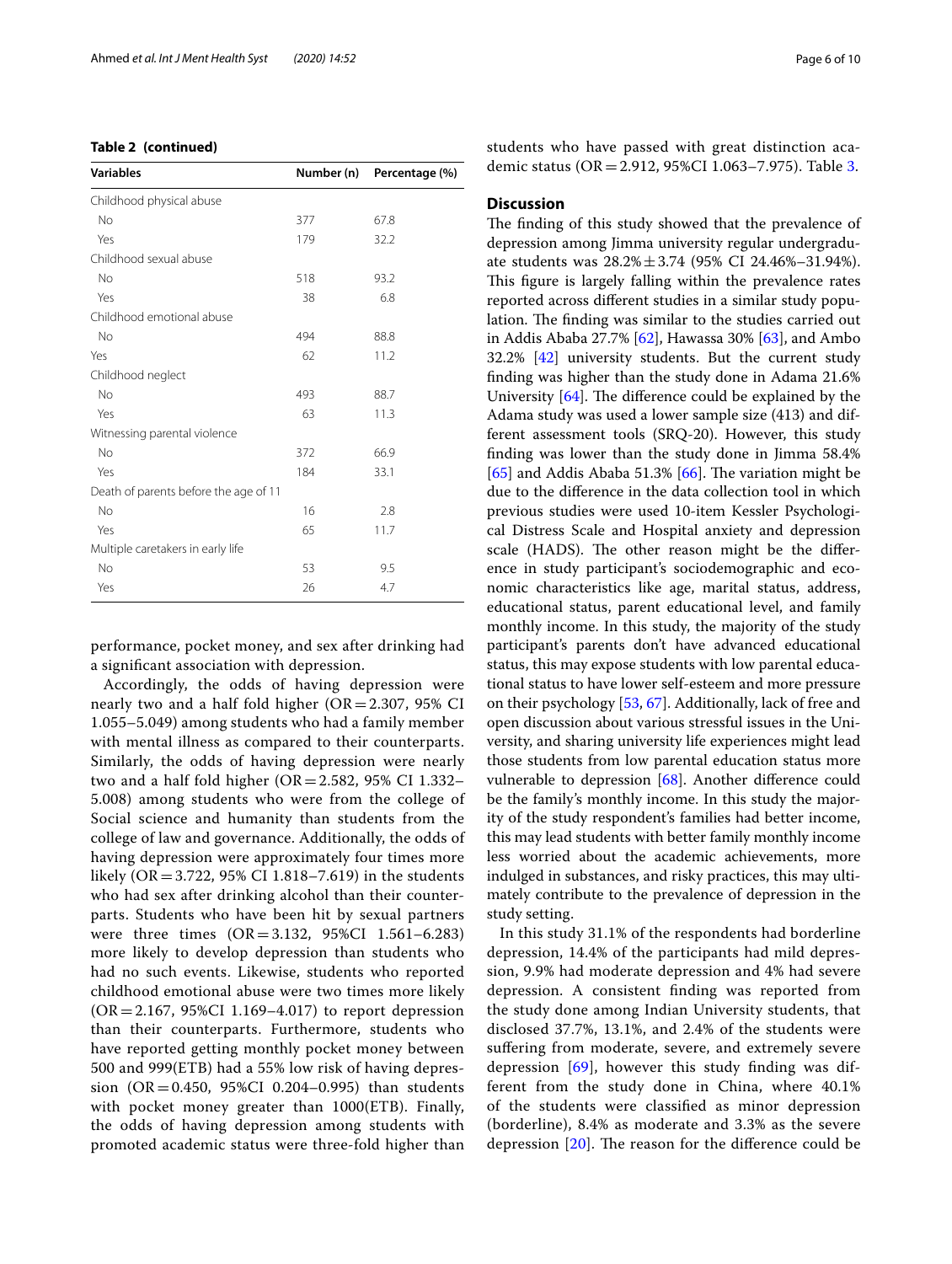| <b>Variables</b>                   | Depression |            |                           | AOR & 95% CI           | P-value      |
|------------------------------------|------------|------------|---------------------------|------------------------|--------------|
|                                    | No N (%)   | Yes N (%)  |                           |                        |              |
| Family members with mental illness |            |            |                           |                        |              |
| <b>No</b>                          | 378 (72.8) | 141 (27.2) | $\mathbf{1}$              | $\mathbf{1}$           | $\mathbf{1}$ |
| Yes                                | 21 (56.8)  | 16 (43.2)  | 2.043 (1.036-4.026)*      | 2.307 (1.055-5.049)    | $0.036**$    |
| College                            |            |            |                           |                        |              |
| CHS                                | 182 (75.8) | 58 (24.2)  | 1.243 (0.701-2.205)       | 1.273 (0.682-2.377)    | 0.448        |
| <b>CSSH</b>                        | 71 (56.8)  | 54 (43.2)  | 2.966 (1.619-5.434)*      | 2.582 (1.332-5.008)    | $0.005**$    |
| <b>CNCS</b>                        | 68 (73.1)  | 25 (26.9)  | 1.434 (0.732-2.807)       | 1.523 (0.731-3.173)    | 0.261        |
| CLG                                | 78 (79.6)  | 20 (20.4)  | 1                         |                        | 1            |
| Sex after drinking                 |            |            |                           |                        |              |
| No                                 | 380 (73.6) | 136 (26.4) | 1                         |                        |              |
| Yes                                | 19(47.5)   | 21(52.5)   | 3.088 (1.611-5.920)*      | 3.722(1.818-7.619)     | $< 0.001$ ** |
| Being hit by a sexual partner      |            |            |                           |                        |              |
| No                                 | 381 (74.9) | 128(25.1)  | $\mathbf{1}$              | 1                      | $\mathbf{1}$ |
| Yes                                | 18 (38.3)  | 29(61.7)   | 4.796 (2.576-8.926)*      | 3.132 (1.561-6.283)    | $0.001**$    |
| Childhood emotional abuse          |            |            |                           |                        |              |
| No                                 | 365 (73.9) | 129(26.1)  | $\mathbf{1}$              | 1                      | 1            |
| Yes                                | 34 (54.8)  | 28 (45.2)  | 2.330 (1.359-3.994)*      | 2.167 (1.169-4.017)    | $0.014***$   |
| Pocket money(Ethiopian Birr)       |            |            |                           |                        |              |
| < 100                              | 15 (78.9)  | 4(21.1)    | $0.351(0.100 - 1.229)$    | $0.348(0.088 - 1.368)$ | 0.131        |
| $100 - 299$                        | 55 (62.5)  | 33 (37.5)  | $0.789(0.378 - 1.649)$    | $0.905(0.386 - 2.118)$ | 0.817        |
| 300-499                            | 161(73.5)  | 58 (26.5)  | $0.474 (0.243 - 0.924)^*$ | $0.489(0.224 - 1.071)$ | 0.074        |
| 500-999                            | 143 (76.9) | 43 (23.1)  | $0.396(0.199 - 0.787)^*$  | 0.450 (0.204-0.995)    | $0.049**$    |
| >1000                              | 25 (56.8)  | 19 (43.2)  | 1                         | 1                      | $\mathbf{1}$ |
| Academic performance               |            |            |                           |                        |              |
| Warned                             | 3(75)      | 1(25)      | 2.267 (0.196-26.271)      | 1.812 (0.133-24.738)   | 0.656        |
| Promoted                           | 228 (66.1) | 117 (33.9) | 3.489 (1.330-9.158)*      | 2.912 (1.063-7.975)    | $0.038**$    |
| Distinction                        | 134 (80.2) | 33 (19.8)  | 1.675 (0.608-4.612)       | 1.327 (0.462-3.812)    | 0.599        |
| Great distinction                  | 34 (87.2)  | 5(12.8)    | $\mathbf{1}$              | $\mathbf{1}$           | $\mathbf{1}$ |

#### <span id="page-6-0"></span>**Table 3 Multivariate analysis of factors associated with depression among participants at Jimma university main campus regular student, April 2016. (N=556)**

*CHS* College of health science, *CSSH* College of social science and Humanity, *CNCS*College of natural and computational science, *CLG* College of law and Governance \*Variables with p≤0.25 on Binary logistic regression

\*\*Variables with p<0.05 on multiple logistic regression or have a signifcant association

different cutoff points used for depression symptoms severity categorization between the two studies.

The results of this study showed that having a family history of mental illness is a signifcant predictor of depression. This is in line with the study done in India medical students, Newzeland, and Germany which showed an individual from family members with mental illness are more prone to develop depression  $[14, 70, 71]$  $[14, 70, 71]$  $[14, 70, 71]$  $[14, 70, 71]$  $[14, 70, 71]$  $[14, 70, 71]$  $[14, 70, 71]$ . This might be explained by the fact that mental illness has a genetic base, families are stigmatized and there is a lot of burden on the family members regarding fnancial expenses and giving care for the patient as well as the ofsprings might be stressed

and worried about their parent's health condition, this might increase the risk of having depression [[1,](#page-8-0) [2\]](#page-8-1).

This study also revealed that students from the college of social science and humanity had a higher depression rate than students from the college of law and governance. Consistent fndings were reported from the study done in Egypt and India [\[13,](#page-8-11) [69\]](#page-9-30). Although the reasons are not clear at the moment, it may be related to better job prospects for law graduates in the Ethiopian context. This issue requires the attention of the academic administration of the Humanities and Social Science departments of the university, hence special classes should be organized for the Humanities and Social Science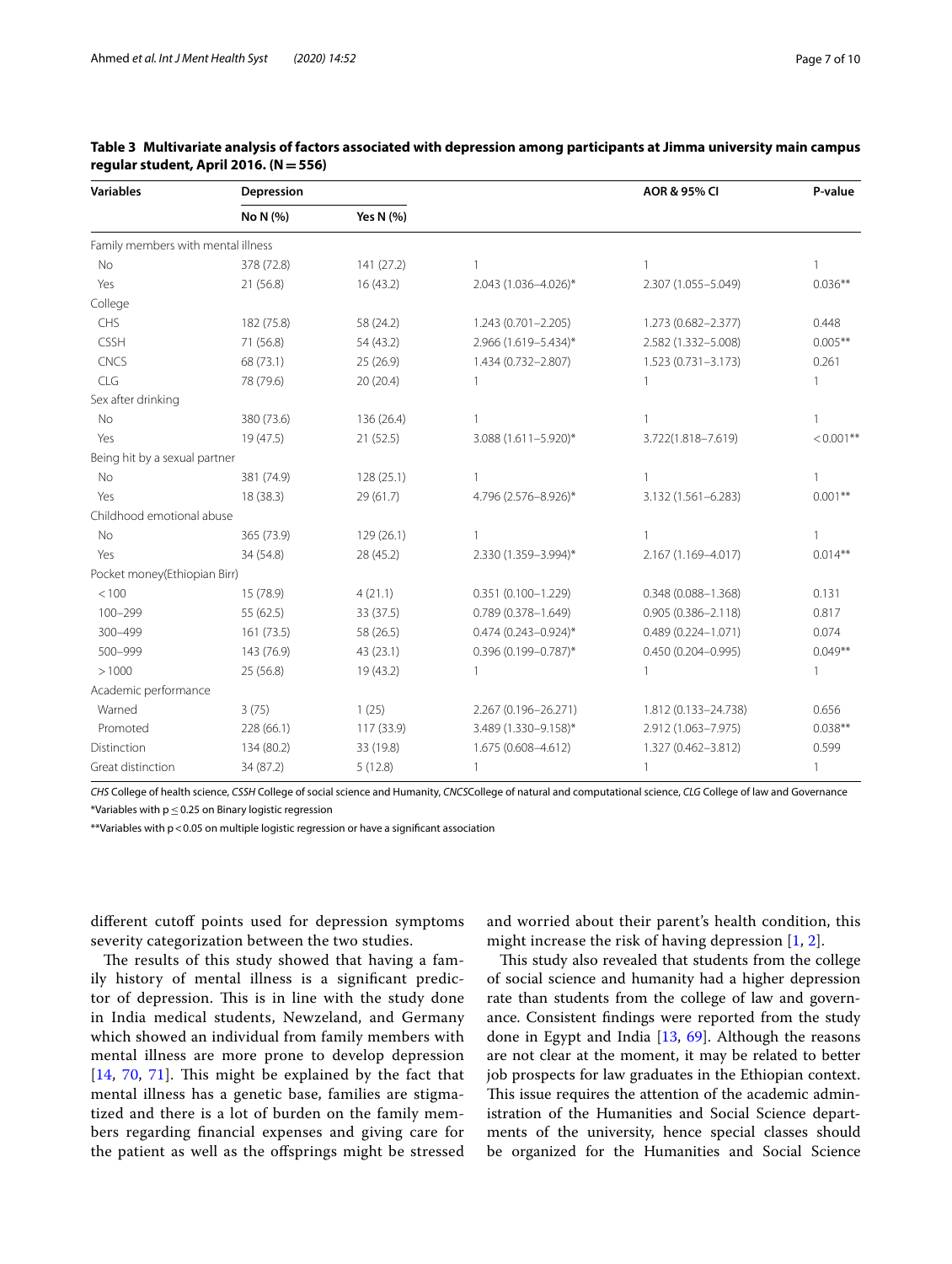students to make them psychologically more competent to develop skills and adopt efective strategies to manage stress and symptoms of depression. Another reason could be, in the current study students from the College of social science and humanity were reported more alcohol and other substance use, which might lead them to develop depression compared to students from the College of Law. Further qualitative and quantitative studies needed to elucidate this fnding.

Risky sexual behavior like having sex after drinking was associated with depression in this study. Similar fndings were reported from the studies done in Kenya [[39\]](#page-9-6) and Jimma University  $[72]$  $[72]$ . This might be explained by the fact that students who are abusing substances are more prone to develop depression. Moreover, participating in a risky sexual activity may prone the students to have guilt feeling and worry about acquiring STI including HIV/ AIDS, which might lead to psychological distress mainly depression.

In the current study history of hit by a sexual partner and childhood emotional abuse were signifcant association with depression. Similar results were found from the studies conducted among Kenya university students and the USA  $[39, 73]$  $[39, 73]$  $[39, 73]$  $[39, 73]$  $[39, 73]$ . This might be explained by people expect care and love from a sexual partner when this is not met they may be disappointed and dissatisfed which might lead them to have divorce and abuse substances [[74\]](#page-9-35). Besides, child abuse might lead the individual to develop short term and longterm psychological damage and adopt behavioral risk factors such as smoking, alcohol abuse, poor diet, and lack of exercise which in turn lead to depression [[75\]](#page-9-36). Moreover, emotionally abused children are more likely to be withdrawn and had a poor interaction with the family as well as the community this increases the risk of having depression in these groups [[76\]](#page-9-37).

In this study, academic performance and depression were found to have a strong association. Students who passed with promoted academic status were more prone to develop depression than students who passed with great distinction. A consistent fndings were reported from the studies conducted in Saudi Arabia and Pakistan [[13,](#page-8-11) [77\]](#page-9-38). This could be explained by depression and poor academic performance has a bi-directional association. Various studies found that depression deteriorates cognitive functioning like memory, attention, concentration, abstract reasoning, and judgment which trigger the students to achieve poor academic activities. in another pole students with poor academic status will be tensioned, worried, and end up with substances for improving their concentration, which can ultimately lead them to have depression [\[26](#page-8-24), [78\]](#page-9-39).

According to this study fnding, depression is associated with monthly pocket money. Students who got low pocket money were less likely to develop depression compared to the students who received higher pocket money. It is known that most of the literature reports that having fnancial problems (struggles) leads students to develop stress and depression however this study fnding is inconsistent with the study report from Egypt [\[38](#page-9-2)]. In Ethiopia University tuition fee(educational, dormitory and meal) will be paid after the students graduated and got Job, it is also well known that the majority of the students join from rural and poor families so, universities will be a better comfortable setting for many students, these students can get a free meal, better accommodation than home, this will make those students with low pocket money less stressed to have fnancial problems. But in opposite students with more monthly pocket money come from urban areas where substance use is more common compared to students from the rural area. Another reason could be students who get more monthly pocket money are less cared for in their academic achievements and enjoying the money, this commonly ends up with warning academic status, this might make the students stressed, abuse substance, hopeless, and could be a risk factor for depression. Further researches needed to elucidate the reasons.

#### **Conclusion**

This study has shown a high prevalence of depression among Jimma university students. Additionally, the study has revealed statistically signifcant association between depression and academic, socio-economic, abuse, substance use, risky sexual behavior and family mental health problem variables. Based on the fndings, it is better if the Ethiopian Ministry of Education and Health work in collaboration with higher administrative bodies of the University to design mental health promotion and prevention strategies for the prevention of the new incidences of depression and to provide appropriate mental health treatment services for the affected students. Further longitudinal and qualitative studies are needed to understand the cause-efect relationship between the outome and associated variables.

#### **Acknowledgements**

Authors would like to thank Jimma University for fnancial support and the study participants for providing study information.

#### **Authors' contributions**

GA was the principal investigator of the study and was involved from inception to design acquisition of data, analysis, and interpretation, and drafting and editing of the manuscript. AN, HK, YT and DA were involved in the reviewing of the proposal, tool evaluation, data analysis and interpretation, and critical review of the draft manuscript. All authors read and approved the fnal manuscript.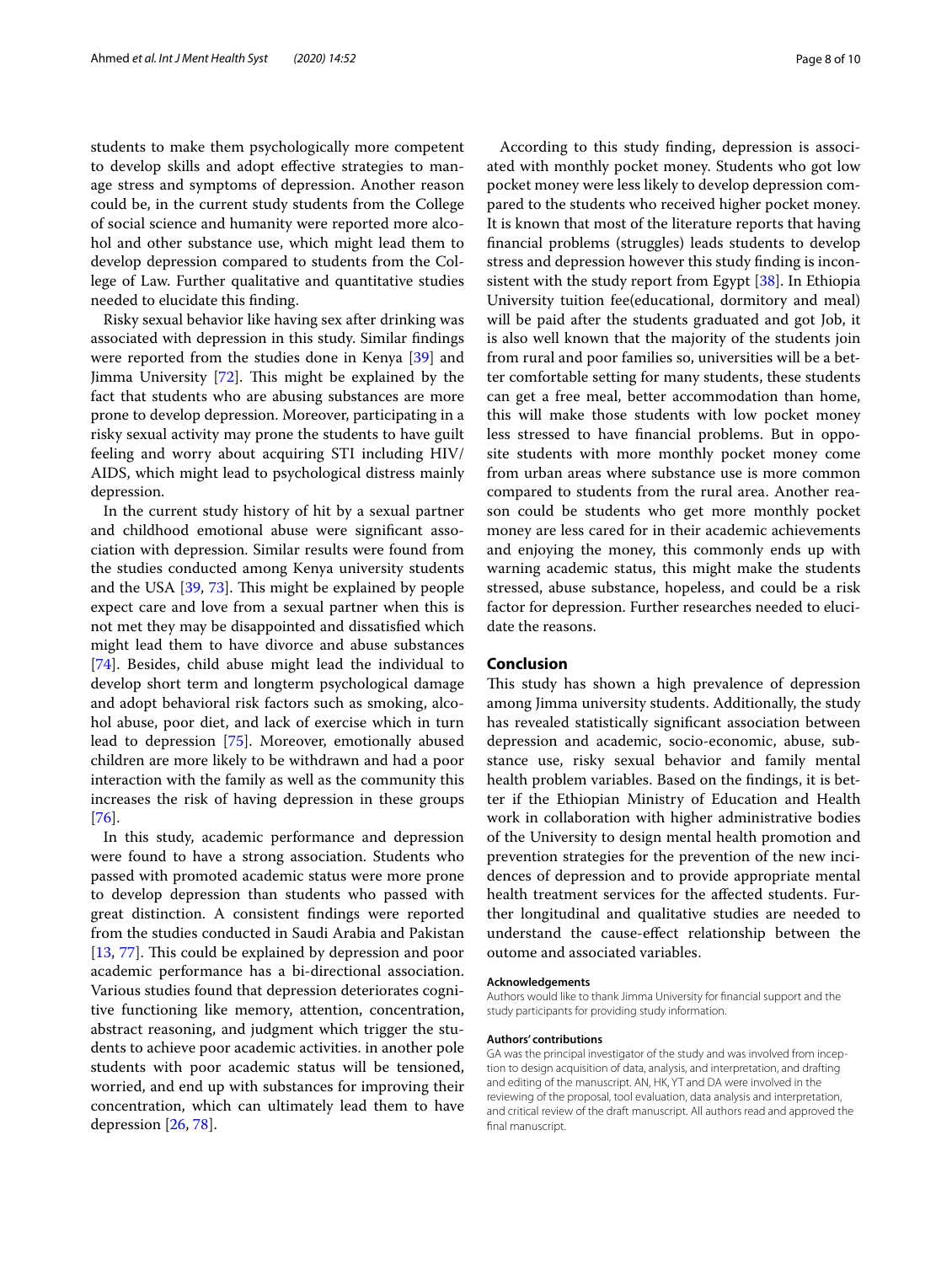#### **Funding**

Jimma University has funded the study. Jimma University has no role in the design of the study and collection, analysis, and interpretation of data and in writing the manuscript.

#### **Availability of data and materials**

The datasets used and/or analyzed during the current study are available from the corresponding author on reasonable request.

#### **Ethics approval and consent to participate**

Ethical clearance was obtained from the Institutional Review Board (IRB) of Jimma University and written informed consent was obtained from the study participants.

#### **Consent for publication**

Not applicable.

#### **Competing interests**

The authors declare that they have no competing interests.

#### **Author details**

<sup>1</sup> Department of Psychiatry, Faculty of Medicine, Jimma University, Jimma, Ethiopia. <sup>2</sup> Department of Psychiatry, University of Gondar, Gondar, Ethiopia.<br><sup>3</sup> Department of Psychiatry, Haramaya University, Harar, Ethiopia.

#### Received: 20 March 2020 Accepted: 21 July 2020 Published online: 28 July 2020

#### **References**

- <span id="page-8-0"></span>1. David J. Kupfer, Darrel A. Regier WEN et al. Diagnostic and Statistical Manual of Mental Disorders Fifth Edition DSM-5. 2013. 155–160 p.
- <span id="page-8-1"></span>2. Pataki CS, Sussman N, Sadock BJ, Sadock VA, Ruiz P. Synopsis of Psychiatry Behavioral Sciences/Clinical Psychiatry. 2015. 1–295 p.
- <span id="page-8-2"></span>3. Compton WM, Conway KP, Stinson FS, Grant BF. Changes in the prevalence of major depression and comorbid substance use disorders in the United States between 1991–1992 and 2001–2002. Am J Psychiatry. 2006;163(12):2141–7.
- <span id="page-8-3"></span>4. Teh CK, Ngo CW, Aniyah R, Vellasamy R, Suresh K. Depression, anxiety, and stress among undergraduate students: a cross-sectional study. Open J Epidemiol. 2015;5(1):260–8.
- <span id="page-8-4"></span>5. Sokratous S, Merkouris A, Middleton N, Karanikola M. The prevalence and socio-demographic correlates of depressive symptoms among Cypriot university students: a cross-sectional descriptive correlational study. BMC Med Educ. 2014;14(235):1–15.
- <span id="page-8-5"></span>6. Othman N, Ahmad F, Morr C El, Ritvo P. Perceived impact of contextual determinants on depression, anxiety, and stress : a survey with university students. Int J Ment Health Syst. 2019;1–9.
- <span id="page-8-6"></span>7. Villatte A, Marcotte D, Potvin A. Correlates of depression in frst-year college students. Can J High Educ. 2017;47(1):114–36.
- <span id="page-8-7"></span>8. Mojs E, Warchoł-biedermann K, Głowacka MD, Strzelecki W. Are students prone to depression and suicidal thoughts? Assessment of the risk of depression in university students from rural and urban areas. Ann Agric Environ Med. 2012;19(4):770–4.
- <span id="page-8-8"></span>9. Kiros, Kalayu Mebrahtu, Zebib Mebrahtu Berhe KTB. Prevalence of Mental Distress and Suicidal Ideation among Undergraduate Students of Mekelle University. Sci c J Depress Anxiety Res. 2019;3:1–6.
- <span id="page-8-9"></span>10. Blandina Bernal-Morales, Juan Francisco Rodríguez-Landa FP-C. Impact of Anxiety and Depression Symptoms on Scholar Performance in High School and University Students. In: INTECH. 2015. p. 226–42.
- <span id="page-8-13"></span>11. Bakar A, Awan I. Relationship between the demographic variables and prevalence of depression among the university students. Biomed J Sci Tech Res. 2019;17(4):12959–61.
- <span id="page-8-10"></span>12. Info A. Prevalence of depression among undergraduate students: gender and age diferences. Intjpsycholres. 2014;7(2):38–50.
- <span id="page-8-11"></span>13. Salem GM, Allah MBA, Said RM. Prevalence and Predictors of Depression, Anxiety, and Stress among Zagazig University Students. Med J Cairo Univ. 2016;84(2):325–34.
- <span id="page-8-15"></span>14. Yadav R, Gupta S, Malhotra AK. A cross-sectional study on depression, anxiety, and their associated factors among medical students

in Jhansi, Uttar Pradesh, India. Int J Community Med Public Heal. 2016;3(5):1209–14.

- <span id="page-8-30"></span>15. Minchekar VS. Academic stress and depression among college students. Int J Curr Res. 2018;10(12):76429–33.
- <span id="page-8-12"></span>16. Reddy KJ, Karishmarajanmenon MS. Academic Stress and its Sources among University Students. Biomed Pharmacol J. 2018;11(1):531–7.
- <span id="page-8-14"></span>17. Negi AS, Khanna A, Aggarwal R. Psychological health, stressors, and coping mechanism of engineering students. Int J Adolesc Youth. 2019;24(4):511–20.
- <span id="page-8-16"></span>18. Hakami RM. Prevalence of Psychological Distress Among Undergraduate Students at Jazan University: A Cross-Sectional Study. Saudi J Med Med Sci. 2018;1(6):82–8.
- <span id="page-8-17"></span>19. Ünalan D, Soyuer F, Baştürk M, Elmalı F. Üniversite Öğrencilerinin Sosyal Kaygı Düzeyleri Ve Bunun Depresyon, Anksiyete ve Demografk, Sosyo-Kültürel Özelliklerle İlişkisi The Social Anxiety Levels of Unıversity Students and Their Relationship With Depression, Anxiety And Demographic And Soc. 2018;1–12.
- <span id="page-8-18"></span>20. Chen L, Wang L, Qiu XH, Yang XX, Qiao ZX, Yang YJ, et al. Depression among Chinese University Students: prevalence and Socio-Demographic Correlates. PLoS ONE. 2013;8(3):1–6.
- <span id="page-8-19"></span>21. Joseph N. Prevalence of depression among pre-university college students in an urban area of South India. Int J Curr Res. 2011;3(11):439–42.
- <span id="page-8-20"></span>22. Sarokhani D, Delpisheh A, Veisani Y, Sarokhani MT, Manesh RE, Sayehmiri K. Prevalence of depression among university students: a systematic review prevalence of depression among university students: a systematic review and meta-analysis study. Depress Res Treat. 2013;1(1):1–7.
- <span id="page-8-21"></span>23. Mayer FB, Santos IS, Silveira PSP, Helena M, Lopes I, Regina A, et al. Factors associated with depression and anxiety in medical students: a multicenter study. BMC Med Educ. 2016;16(282):1–9.
- <span id="page-8-22"></span>24. Peluso DL, Carleton RN, Asmundson GJG. Depression Symptoms in Canadian Psychology Graduate Students: do Research Productivity, Funding, and the Academic Advisory Relationship Play a Role? Can J Behav Sci. 2011;43(2):119–27.
- <span id="page-8-23"></span>25. Argyropoulos K, Giourou E, Dimopoulou M, Argyropoulou A, Gourzis P. Anxiety and depression among Greek undergraduate students at the University of Patras. Glob J Med PUBLIC Heal Anxiety. 2017;6(5).
- <span id="page-8-24"></span>26. Eskanadrieh S, Liu Y, Yamashina H, Kono K. Depressive symptoms among international university students in northern Japan: prevalence and associated factors. J Int Heal. 2012;27(2):165–70.
- 27. Iqbal S, Gupta S, Venkatarao E. stress, anxiety & depression among medical undergraduate students & their socio-demographic correlates. 2015;(March):354–7.
- 28. Hishan SS, Jaiprakash H, Ramakrishnan S, Mohanraj J. Prevalence and Socio-Demographic Association of Depression, Anxiety, and Stress Among University Students. 2018;7:688–91
- <span id="page-8-28"></span>29. Thi N, Tuyen H, Dat TQ, Thi H, Nhung H. Prevalence of depressive symptoms and its related factors among students at Tra Vinh University, Vietnam in 2018. AIMS Public Heal. 2019;6(August):307–19.
- 30. Iqbal S, Gupta S, Venkatarao E. stress, anxiety & depression among medical undergraduate students & their socio-demographic correlates. Indian J Med Res. 2015;141(1):354–7.
- 31. Marwat MA. Prevalence of Depression and the Use of Antidepressants among Third Year Medical Students of Khyber Medical College. Peshawar. J Postgr Med Inst. 2013;27(01):26–8.
- <span id="page-8-26"></span>32. Nuran Bayram NB. The prevalence and socio-demographic correlations of depression, anxiety, and stress among a group of university students. Soc Psychiatry Psychiatr Epidemiol. 2008;43(1):667–72.
- <span id="page-8-27"></span>33. Singh M, Goel NK, Sharma MK, Bakshi RK. Prevalence of Depression, Anxiety, and Stress among Students of Punjab University, Chandigarh. Natl J Community Med. 2017;8(11):666–71.
- 34. Saleem S, Mahmood Z. Mental Health Problems in University Students: a Prevalence Study. FWU J Soc Sci. 2013;7(2):124–30.
- <span id="page-8-31"></span>35. Bakhtyari MB, Mutamed M, Bena A. Prevalence of depression among Afghan university students. Int Res J Soc Sci. 2020;7(1):16–21.
- <span id="page-8-25"></span>36. Vuga EMO, Oardman JEDB, Asserman DAW. Undergraduate student mental health at Makerere University, Uganda. 2003.
- <span id="page-8-29"></span>37. Peltzer K, Pengpid S, Tiembre I. Mental health, childhood abuse, and HIV sexual risk behavior among university students in Ivory Coast. Ann Gen Psychiatry. 2013;12(1):1.